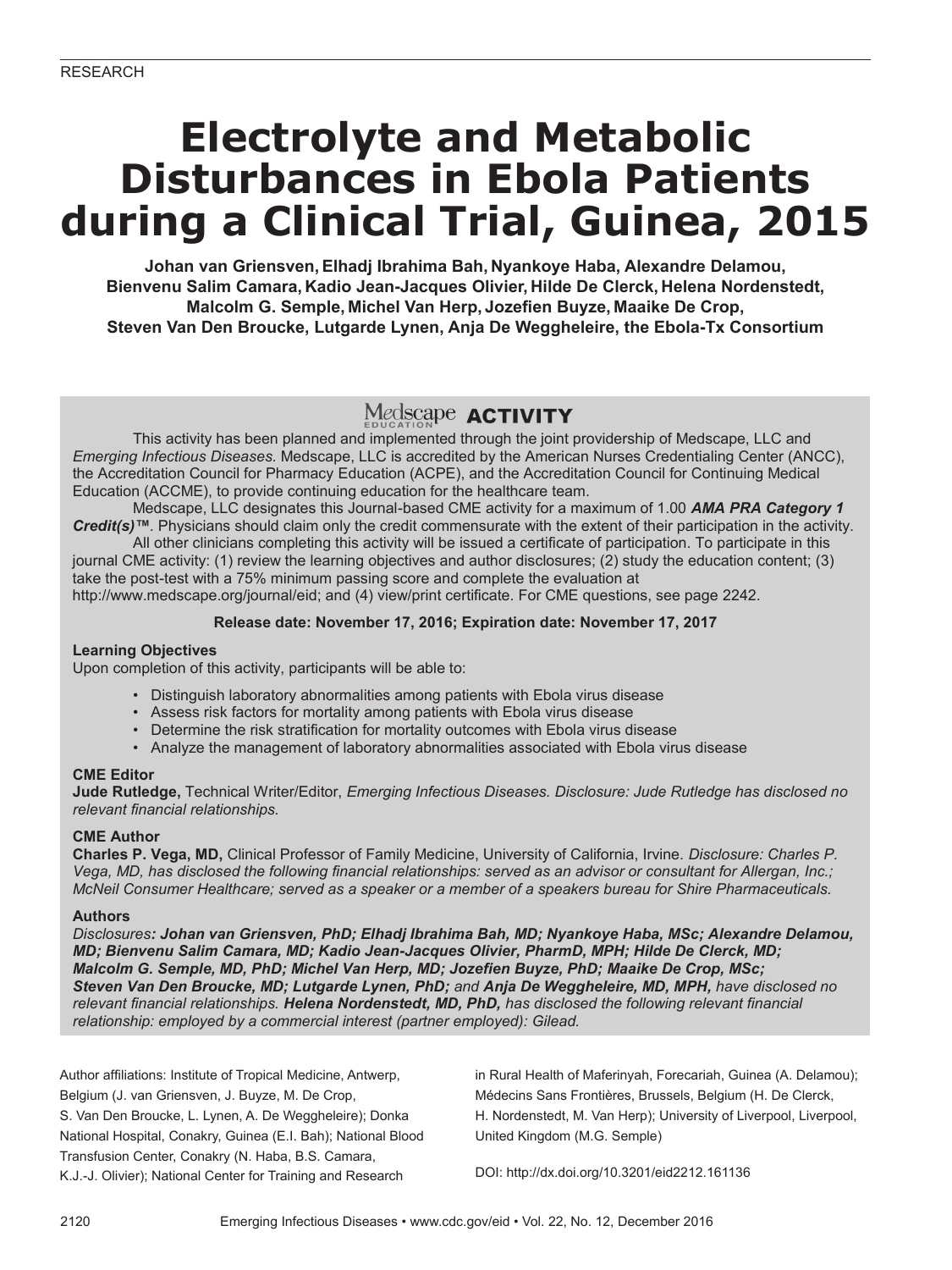By using data from a 2015 clinical trial on Ebola convalescent-phase plasma in Guinea, we assessed the prevalence of electrolyte and metabolic abnormalities at admission and their predictive value to stratify patients into risk groups. Patients underwent testing with a point-of-care device. We used logistic regression to construct a prognostic model and summarized the predictive value with the area under the receiver operating curve. Abnormalities were common among patients, particularly hypokalemia, hypocalcemia, hyponatremia, raised creatinine, high anion gap, and anemia. Besides age and PCR cycle threshold value, renal dysfunction, low calcium levels, and low hemoglobin levels were independently associated with increased risk for death. A prognostic model using all 5 factors was highly discriminatory (area under the receiver operating curve 0.95; 95% CI 0.90–0.99) and enabled the definition of risk criteria to guide targeted care. Most patients had a very low (<5%) or very high (>80%) risk for death.

During the 2014–2016 Ebola virus disease (EVD) out-<br>break in West Africa, a total of 28,646 cases were diagnosed, with a case-fatality rate of 39.4% (*1*). Several research groups have focused on new therapeutic interventions, but none has been found to be very effective (*2*–*4*). Others have emphasized the importance of good supportive care (*5*–*11*). Besides indicating appropriate oral and intravenous hydration, a body of research has also made the case for increasing access to point-of-care (POC) devices to detect metabolic and electrolyte abnormalities (*5*–*8*,*10*–*13*) because pronounced abnormalities have been observed in Ebola virus patients treated in the United States and Europe (*14*).

However, the evidence base for this recommendation in busy, resource-limited Ebola treatment units (ETUs) remains limited. If few readily treatable electrolyte disturbances would be detected with these devices, their added value could be questioned because each blood collection puts healthcare workers at risk for infection (*15*). The limited understanding of the prognostic importance of these abnormalities further obscures the evidence base on their clinical value in resource-constrained settings. Moreover, findings might differ within and between countries, and information from various settings is thus required to inform management guidelines. Despite the ≈30,000 EVD cases diagnosed worldwide over the past 40 years, the evidence base on the prevalence and prognostic value of blood abnormalities is limited to a small number of reports on a fraction of all treated Ebola patients (*4*,*16*,*17*), many of whom were being treated intensively in high-resource settings (*14*,*18*,*19*).

A better understanding of abnormal blood test results could have important clinical consequences. First, more precise information on the prevalence of abnormalities could enable rational decision-making on which testing

to prioritize and which abnormalities treatment programs should prepare to appropriately manage. Identified abnormalities could lead to relevant, simple therapeutic interventions (e.g., potassium  $[K^+]$  supplementation) that could reduce case-fatality rates. Second, identification of factors independently associated with an increased risk for death could lead to better prognostic classification of patients, identifying those in need of higher levels of care, and improve standardization when analyzing results of future clinical trials. To enable clinical decision-making, estimates of the absolute risk for death would be required for individual patients across the spectrum of independent risk factor values (*20*) and not the mere reporting of group odds or risk ratios, as has been done before (*16*,*17*). Based on the predicted absolute risk for death, individual risk stratification could be done on admission.

The Ebola-Tx trial evaluated convalescent-phase plasma as an EVD treatment in a Médecins sans Frontières (MSF) ETU in Conakry, Guinea. Trial findings have been published (*2*). MSF introduced a POC device during the trial. We used the opportunity of having access to relatively high-quality data from this clinical trial to 1) describe the prevalence of electrolyte and metabolic disturbances during admission and the association with EVD death and 2) assess the predictive value of these prognostic factors to stratify patients in risk groups.

#### **Methods**

#### **Ebola-Tx Trial**

The Ebola-Tx trial was conducted at the Conakry ETU supported by MSF. Trial patients were recruited during February 17–July 7, 2015. Patients of all ages, including pregnant women, were eligible, and their outcomes were compared with historical controls treated at the same center before the trial began. As per World Health Organization recommendations, patients received 2 units of 200–250 mL of Ebola convalescent-phase plasma after EVD diagnosis was confirmed by PCR (*2*). For children, a total volume of 10 mL/kg of Ebola convalescent-phase plasma was given. The level of neutralizing antibodies in the donors was unknown at the time of administration. Although the trial was found safe and feasible to organize, the efficacy of convalescentphase plasma was not proven; the adjusted absolute risk reduction was -3% (95% CI -13% to 8%) (*2*).

#### **Supportive Care at the MSF ETU**

Supportive care during the trial was provided by the MSF team as per MSF guidelines. As part of supportive care, MSF staff introduced a POC device (i-STAT; Abbott Point of Care, Princeton, NJ, USA) on February 25, 2015, soon after the trial began. All patients were tested at the time of EVD diagnosis by using CHEM8+ cartridges (Abbott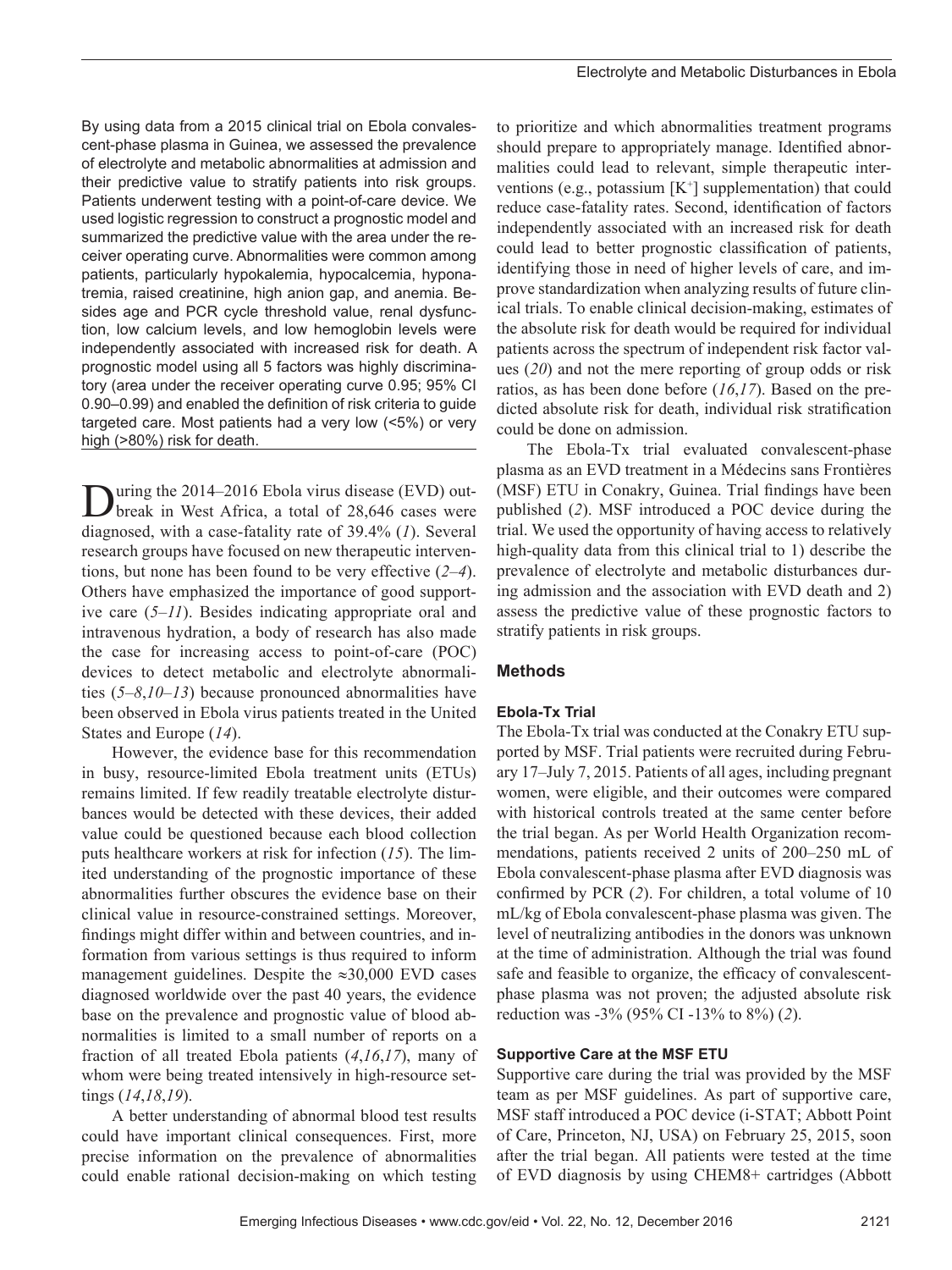#### RESEARCH

Point of Care) to determine levels of electrolytes  $(K^+, so$ dium [Na<sup>+</sup>], chloride [Cl<sup>-</sup>], and ionized calcium [iCa<sup>2+</sup>]), creatinine, and blood urea nitrogen (BUN); the anion gap; the total amount of dissolved carbon dioxide  $(TCO<sub>2</sub>)$ ; glucose levels; and hemoglobin/hematocrit values.

The MSF supportive care guidelines recommend empirical systematic prescription of antibiotics and antimalarial drugs. Symptomatic care (e.g., for pain or nausea/ vomiting) was given as needed. Fluid replenishment was done with oral rehydration fluids if a patient was alert, not vomiting, and able to participate in their own care. Intravenous fluids were given to patients with insufficient oral intake, severe vomiting or diarrhea, pronounced or persistent hypotension, or clinical signs of severe dehydration (*21*).

#### **Study Population**

A total of 102 patients were enrolled in the Ebola-Tx trial, of whom 98 received convalescent-phase plasma. A total of 87 were recruited after the introduction of the POC device.

#### **Data Collection**

During the trial, data were entered in an electronic case report form directly from source documents, which, when filled in the high-risk zone, were scanned using mobile phones and transmitted over a secured local wireless network to a central server and automated printer. Data were collected on admission and each day after EVD confirmation, including information on symptoms and clinical signs of EVD, vital signs, and treatment received. For our study, we used all available data on the POC results on admission, cycle threshold  $(C_t)$  values of the Ebola diagnostic PCR, baseline patient characteristics, and discharge status.

#### **Definitions**

We used definitions based on the POC device normal values and standard definitions for abnormalities: hypokalemia, K+ <3.5 mmol/L; moderate hypokalemia, K+ 2.5–3.0 mmol/L; severe hypokalemia, K<sup>+</sup> <2.5 mmol/L; hyperkalemia,  $K^+ \geq 5.0$  mmol/L; hyponatremia, Na<sup>+</sup> <135 mmol/L; hypernatremia, Na<sup>+</sup> >146 mmol/L; hypochloremia, Cl- $\langle 98; \text{ high anion gap}, \rangle 20; \text{ low TCO}_2, \langle 24 \text{ mmol/L}; \text{ low} \rangle$ glucose, <70 mg/dL; high glucose >180 mg/dL; creatinine and BUN: mild increase, 1.0–1.5 times the upper limit of normal (ULN); moderate increase, 1.5–3.0 times ULN; severe, >3.0 times ULN; increased BUN/creatinine ratio,  $>$ 20; and hypocalcemia, iCa<sup>2+</sup> <1.12 mmol/L. Anemia was defined per World Health Organization guidelines (age/sex adjusted) using hemoglobin values (*22*).

#### **Statistical Analysis**

We calculated medians and interquartile ranges (IQRs) for continuous variables and summarized binary/categorical data by using frequencies and percentages. We compared groups

by using Fisher exact tests for binary/categorical variables and the Wilcoxon rank-sum test for continuous variables.

The outcome status at the time of discharge from the MSF ETU was classified as alive or dead, excluding patients transferred to another ETU. We performed a risk factor analysis by using multivariate logistic regression modeling to determine independent factors associated with increased risk for death. We selected a restricted number of exposure variables on the basis of theoretical considerations and published studies. We included the following variables in the POC model:  $K^+$ ,  $iCa^{2+}$ , and creatinine levels; anion gap; amount of  $TCO_2$ ; glucose levels; and hemoglobin levels. The POC+ model included the same POC variables plus age and the  $C<sub>t</sub>$  of the PCR at EVD diagnosis, given that these 2 additional variables are the most universally accepted prognostic factors (*4*,*23*,*24*). To maximize power, we included the variables as continuous variables and determined the functional form by using the fracpoly command (fractional polynomial regression, which fits fractional polynomials as part of the specific regression model) in Stata version 14 (StataCorp LP, College Station, TX, USA). We reduced the model by using backward stepwise elimination until all variables had a p value  $\leq 0.05$ . By using the logistic regression coefficients from the final model, we calculated the predicted risk for death for each patient and plotted the results in a histogram. We summarized the predictive value of the model by calculating the area under the receiver operating curve (AUROC) separately for the POC and the POC+ model.

We tabulated predicted and observed deaths across different predicted risk groups (<5.0%, 5.0%–19.9%, 20.0%–49.9%, 50.0%–79.9%, and  $\geq 80.0\%$ ). We formally assessed the goodness-of-fit of the model by using the Hosmer-Lemeshow test, yielding a p value  $\leq 0.05$ , which suggests significant discrepancy between the observed and predictive outcomes. We conducted internal validation by using cross-validation ( $h = 10$ ,  $k = 10$ ) (25). We randomly divided the data into 10 mutually exclusive subsets of the same size. We conducted a 10-fold cross-validation by repeating the analysis 10 times, each time excluding 1 of the independent datasets, and calculating the AUROC. We averaged the summary estimates of the 10 AUROCs to obtain the cross-validation AUROC. We conducted statistical analysis by using Stata version 14.

#### **Results**

Of the 87 study patients enrolled in the trial when the POC device was in use, POC results were available for 85 (Table 1). The median age was 30 years (IQR 20–40 years); 48 (56%) patients were female. The median  $C_t$  value in the diagnostic PCR was 27 (IQR 18–36).

Hyponatremia (77.6%) was very common, but hypernatremia was only rarely documented (Table 2). Although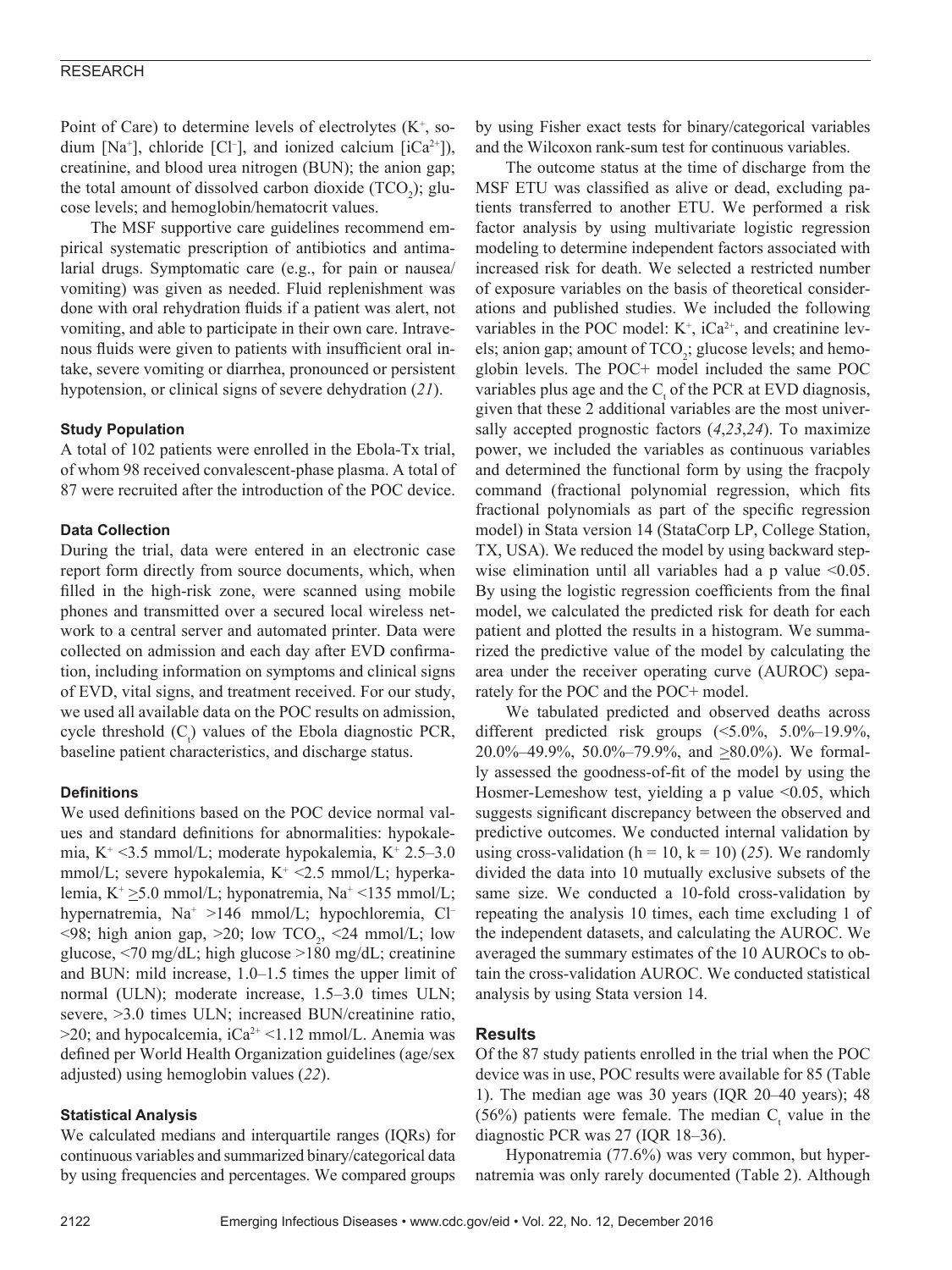| Characteristic                                 | Value            |
|------------------------------------------------|------------------|
| Age, median $y(IQR)$                           | $30(20-40)$      |
| < 15                                           | 10(11.8)         |
| Sex                                            |                  |
| м                                              | 37 (43.5)        |
| F                                              | 48 (56.5)        |
| $C_t$ value on diagnostic Ebola PCR, $n = 84$  |                  |
| No. cycles, median (range)                     | 26.8 (17.8–35.8) |
| <25                                            | 23(27.4)         |
| $25.0 - 29.9$                                  | 40 (47.6)        |
| $\geq 30$                                      | 21(25.0)         |
| Duration of symptoms, median d (IQR), $n = 74$ | $4(3-5)$         |
| Coexisting chronic medical condition           | 15(17.6)         |
| Infectious+                                    | 8(9.4)           |
| Noninfectious‡                                 | 7(8.2)           |
| Selected symptoms on admission                 |                  |
| Nausea and vomiting                            | 43 (50.6)        |
| Diarrhea                                       | 29 (34.1)        |

| <b>Table 1.</b> Baseline characteristics of 85 Ebola patients recruited |
|-------------------------------------------------------------------------|
| for the Ebola-Tx trial, Conakry, Guinea, 2015*                          |

\*Values are no. (%) patients except as indicated.  $C_t$ , cycle threshold; IQR, interquartile range.

†For example, tuberculosis, HIV, or malaria.

‡For example, diabetes mellitus, arterial hypertension, chronic cardiac, pulmonary disease, or renal disease.

hypokalemia (33%) was common, severe hypokalemia (K+ <2.5 mmol/L) and hyperkalemia were rare. Hypocalcemia (64%) was frequently observed. Renal dysfunction (45% with increased creatinine levels), an increased anion gap (28%), and decreased  $TCO<sub>2</sub>$  (71%) all were frequently documented. Anemia was observed in 27% of patients.

In the multivariate logistic regression modeling, decreased iCa+ and hemoglobin levels and increased creatinine levels were associated with increased risk for death (POC model). In the POC+ model, age and the diagnostic PCR  $C_t$  value were additionally selected (Table 3). A prediction model based on these 5 factors provided estimates of the risk for death ranging from 0.016% to 99.99%, compared with a baseline (or pretest) risk for death of 34.6% (27/78 patients). The largest risk groups were patients at either very low or very high risk, with 40% of patients having a risk for death <10% and 22% having a risk >80% (Figure 1). This POC+ model had an AUROC of 0.95 (95% CI 0.90–0.99), compared with 0.88 (95% CI 0.78–0.97) for the model that only included creatinine, calcium, and hemoglobin levels (POC model) (Figure 2). AUROC crossvalidation values were 0.92 (95% CI 0.85–0.99) for the POC+ model and 0.85 (95% CI 0.75–0.96) for the POC model. The Hosmer-Lemeshow test yielded a p value of 0.98 for the POC+ model and 0.34 for the term POC model. The predicted and observed risk for death was stratified into 5 risk groups (Table 4); most patients were in the <5% or >80% risk group categories.

#### **Discussion**

We documented a high prevalence of multiple electrolyte and metabolic abnormalities in Ebola patients at the time of admission during a clinical trial of convalescent-phase

plasma in Guinea. Increased creatinine and decreased calcium and hemoglobin levels during admission were independent risk factors for death. The POC model including these factors and the POC+ model additionally including 2 key risk factors  $(C_t)$  value of the diagnostic Ebola PCR and the age of the patient) both performed well in predicting individual patient outcome. The predicted risk for death ranged from <0.02% to 99.9%, and most patients were found to have either a very low risk  $(5\%)$  or a very high risk (>80%) for death.

The frequent observance of electrolyte disturbances is in line with the few available studies from Africa (*17*,*26*). The high prevalence of hypokalemia is of particular interest, although it was rarely severe at the time of admission. Nevertheless, hypokalemia can potentially be fatal and is amenable to relatively simple interventions. A deficiency in  $iCa^{+}$  was common, a finding also frequently observed in sepsis patients (*27*,*28*). In the case of EVD, renal dysfunction and pancreatitis also could contribute. The high anion gap and low  $TCO<sub>2</sub>$  are likely explained by lactic acidosis. Renal failure was also common in our study. The exact cause of renal dysfunction in EVD patients remains undefined, but both prerenal and renal causes probably are involved.

The POC+ model, a 5-measure prognostic tool, enabled the stratification of patients into different risk groups at baseline, with risk for death ranging from <5% to >80%. This tool could enable the refining of clinical care pathways and rational use of scarce human resources. Absolute risks for death could easily be calculated via a spreadsheet or smartphone application. Alternatively, scoring systems could be developed for bedside use (*29*,*30*).

However, several issues need to be addressed before such prognostic tools are taken forward. First, we did not include other potentially relevant measures that can be tested with POC devices, such as liver function tests, coagulation abnormalities, or markers of inflammation. Although our system performed fairly well with only a few markers, evaluation of the full panel of tests could possibly lead to further improvement. Second, the sample size in our study was limited, and all but 2 of the patients received convalescent-phase plasma. Although transfusion of 500 mL of plasma probably will not strongly influence the prognostic associations, larger studies in different study populations are required to assess the generalizability of our findings. Third, corrective measures for some abnormalities (e.g., hypoglycemia or hypokalemia) could have obscured associations with survival. Moreover, because this was an exploratory study, our findings need to be validated in other and larger datasets. Finally, it remains to be seen whether (and if so how much) our prognostic tool would perform substantially better than clinical judgement alone or a prognostic tool relying on clinical signs/symptoms combined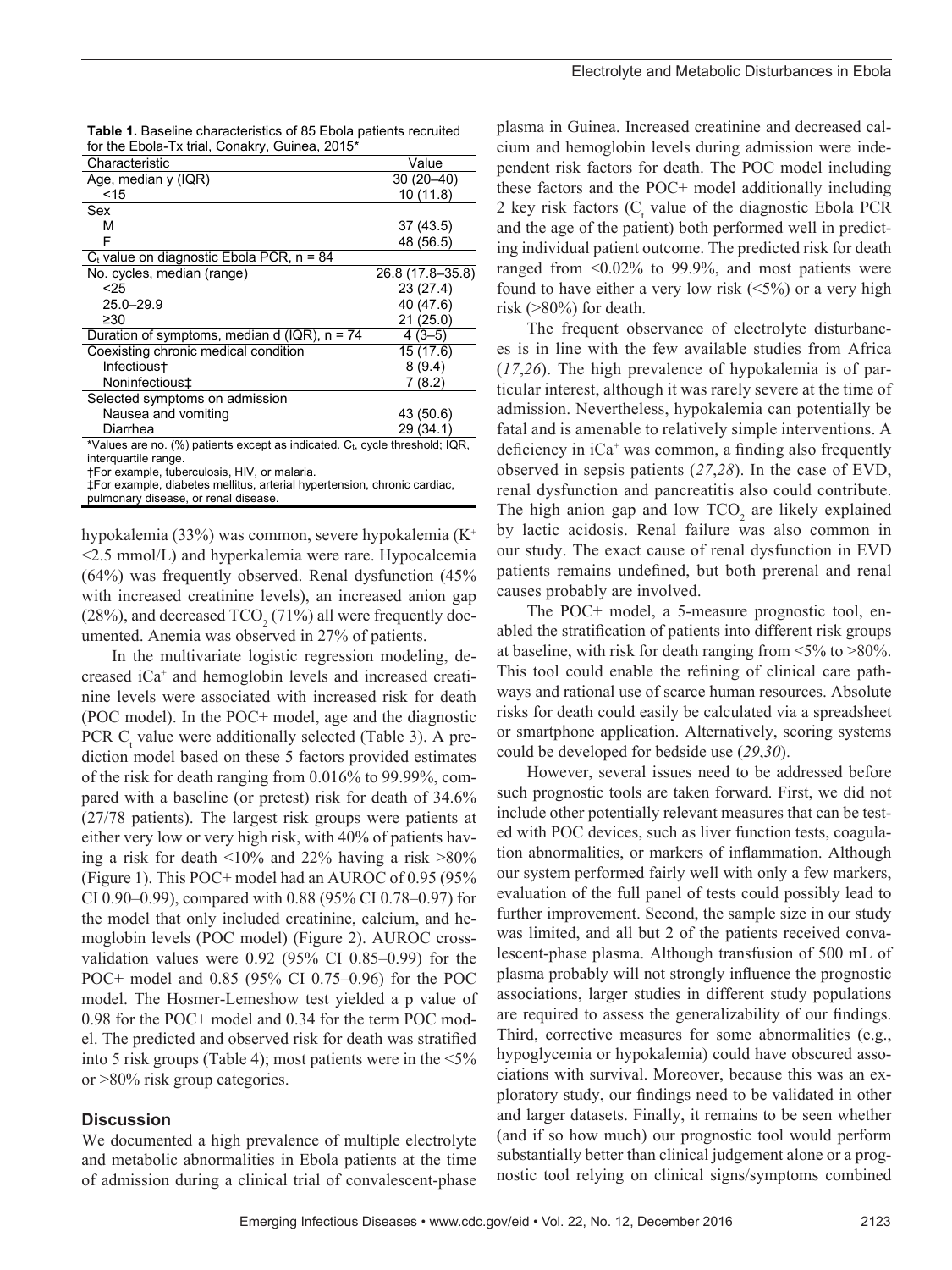#### RESEARCH

**Table 2.** Metabolic and electrolyte disturbances in 85 Ebola patients recruited for the Ebola-Tx trial and association with increased risk for death, Conakry, Guinea, 2015\*

|                                              |                    | Value              |                  |         |
|----------------------------------------------|--------------------|--------------------|------------------|---------|
| Analyte                                      | Total              | Deceased           | Survived         | p value |
| Totalt                                       | 85                 | 27                 | 51               |         |
| K <sup>+</sup> , mmol/L median (IQR)         | $3.7(3.2 - 4.2)$   | $3.9(3 - 2 - 4.7)$ | $3.7(3.2 - 4.0)$ | 0.21    |
| High                                         | 4(4.7)             | 3(11.1)            | 0(0)             |         |
| Normal                                       | 53 (62.3)          | 16 (59.3)          | 33 (64.7)        |         |
| Mild decrease                                | 12(14.1)           | 4(14.8)            | 7(13.7)          | 0.19    |
| Moderate decrease                            | 14 (16.5)          | 4(14.8)            | 9(17.6)          |         |
| Severe decrease                              | 2(2.3)             | 0(0)               | 2(3.9)           |         |
| Na <sup>+</sup> , mmol/L median (range)      | 135 (132-137)      | 132 (129-138)      | 136 (133-137)    | 0.055   |
| Low                                          | 66 (77.6)          | 20(74.1)           | 39(76.5)         |         |
| Normal                                       | 18 (21.2)          | 6(22.2)            | 12(23.5)         | 0.52    |
| High                                         | 1(1.2)             | 1(3.7)             | 0(0)             |         |
| CI <sup>-</sup> , mmol/L median (IQR)        | 99 (95-103)        | 101 (97-105)       | 99 (96-102)      | 0.41    |
| Low                                          | 34 (40.0)          | 10(37.0)           | 18(35.3)         | 1.0     |
| $iCa2+$ , mmol/L median (IQR)                | $4.3(4.0 - 4.6)$   | $3.9(3.5 - 4.2)$   | $4.4(4.2 - 4.7)$ | < 0.01  |
| Low                                          | 54 (63.5)          | 24 (88.9)          | 26 (51.0)        | < 0.01  |
| TCO <sub>2</sub> , mmol/L median (IQR        | $21(18-24)$        | $17(16-22)$        | $21(19-25)$      | < 0.01  |
| Low                                          | 60 (70.6)          | 23(85.2)           | 37(72.5)         | 0.27    |
| Anion gap, mmol/L median (IQR)               | 19 (17-21)         | 19 (18-21)         | 18 (17-20)       | 0.26    |
| High                                         | 24 (28.4)          | 11(40.7)           | 10 (19.6)        | 0.061   |
| Creatinine, mmol/L median (IQR), n = 84      | 106 (75-332)       | 442 (148-654)      | $91(63 - 116)$   | < 0.01  |
| Normal                                       | 47 (55.9)          | 5(18.5)            | 38 (74.5)        |         |
| 1-3x ULN                                     | 16 (19.0)          | 5(18.5)            | 9(17.6)          | < 0.01  |
| >3x ULN                                      | 21(25.0)           | 17(63.0)           | 4(7.8)           |         |
| BUN, mmol/L median (IQR), $n = 84$           | $16(9 - 39)$       | $50(17-69)$        | $11(7-21)$       | < 0.01  |
| Normal                                       | 53 (63.1)          | 9(33.3)            | 38 (76.0)        |         |
| 1-3x ULN                                     | 26(30.9)           | 13(48.1)           | 12(24.0)         | < 0.01  |
| >3x ULN                                      | 5(6.0)             | 5(18.5)            | 0(0.0)           |         |
| BUN/creatinine ratio, median (IQR), $n = 83$ | $10.3(7.4 - 13.9)$ | $8.8(6.8 - 13.9)$  | $11.2(7.7-14.0)$ | 0.30    |
| ~10                                          | 36 (43.4)          | 15(55.6)           | 18 (36.0)        |         |
| $10 - 20$                                    | 39(47.0)           | 10(37.0)           | 26(52.0)         | 0.27    |
| >20                                          | 8(9.6)             | 2(7.4)             | 6(12.0)          |         |
| Glucose, mmol/L median (IQR)                 | 121 (104-148)      | 112 (88-146)       | 122 (106-147)    | 0.24    |
| Low                                          | 5(5.9)             | 4(14.8)            | 1(2.0)           |         |
| Normal                                       | 72 (84.7)          | 19 (70.4)          | 47 (92.2)        | 0.022   |
| High                                         | 8(9.4)             | 4(14.8)            | 3(5.9)           |         |
| Hemoglobin, g/dL median (IQR)                | 14.6 (11.9-16)     | 13.6 (10.5-17)     | 14.3 (11.9-15.6) | 0.90    |
| Anemia <sup>±</sup>                          | 23(27.1)           | 9(33.3)            | 14 (27.4)        | 0.61    |

\*Values are no. (%) patients except as indicated. BUN, blood urea nitrogen; C<sub>t</sub>, cycle threshold; iCa<sup>2+</sup>, ionized (free) calcium; IQR, interquartile range; K<sup>+</sup>, potassium; Na+, sodium; Cl-, chloride; TCO<sub>2</sub>, total dissolved carbon dioxide; ULN, upper limit of normal value.

†Denominator for deceased and survived patients combined is 78, excluding 7 patients who were transferred to another Ebola treatment unit, where they received favipiravir.

‡Definition of anemia per World Health Organization guideline (age/sex adjusted; hemoglobin levels used).

with age and the PCR  $C_t$  value. Nevertheless, a prognostic clinical tool using laboratory measures will have the advantage of being more objective, less variable between clinicians, and less dependent on specific clinical skills.

In contrast to fixed variables such as age and the PCR  $C_{\epsilon}$ value that are only useful as prognostic markers, the detection of hypocalcemia, anemia, and renal dysfunction is amenable to interventions. If these conditions are causally associated with an increased risk for death, their detection could contribute to reducing case-fatality rates. If they are only a proxy for another causal factor, correction of these abnormalities might have minimal effects. For instance, surprisingly limited evidence exists that correction of hypocalcemia in intensive care patients improves survival (*27*), and some evidence suggests that it could even be detrimental (*28*). Similarly, whether blood transfusion in cases of anemia can improve EVD survival (and at what threshold hemoglobin value) requires further study. Anemia has been found to be associated with an increased risk for death in other inflammatory conditions such as sepsis (*31*). However, subsequent studies demonstrated that a liberal blood transfusion strategy could have a negative impact on survival in intensive care patients (*32*).

The association of renal dysfunction with an increased risk for death has been demonstrated before (*4*,*17*,*26*,*33*). However, the added clinical value of being able to diagnose renal dysfunction, beyond its prognostic value, in the typical ETU in countries of Africa remains unclear. It could enable staff to more carefully assess the fluid status and thus avoid over- and under-hydration. However, renal dysfunction could be prerenal (requiring aggressive fluid administration) or renal (requiring more cautious fluid administration) in origin. Carefully assessing fluid status in busy ETUs with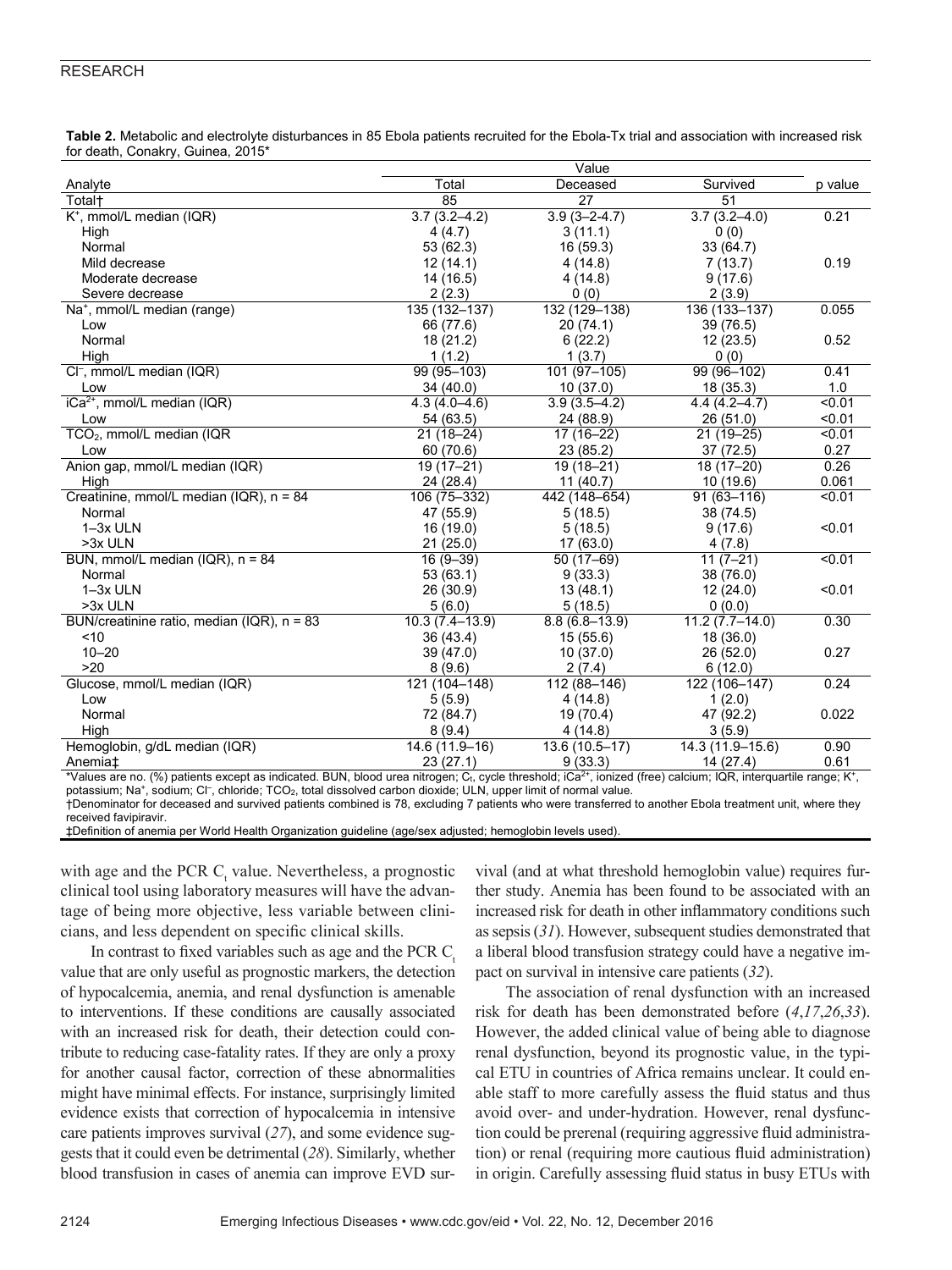| Table 3. Factors associated with increased risk for death among 78 Ebola patients recruited for the Ebola-Tx trial, Conakry, Guinea, |  |
|--------------------------------------------------------------------------------------------------------------------------------------|--|
| 2015*                                                                                                                                |  |

|                                                                                                                                                                                                             | POC model           |                     | POC+ model <sup>±</sup> . |
|-------------------------------------------------------------------------------------------------------------------------------------------------------------------------------------------------------------|---------------------|---------------------|---------------------------|
| Blood test result+                                                                                                                                                                                          | Crude OR (95% CI)   | aOR (95% CI)        | aOR (95% CI)              |
| K <sup>+</sup> , per unit increase                                                                                                                                                                          | $1.7(0.9 - 3.3)$    |                     |                           |
| $iCa2+$ , per 0.1-unit increase)                                                                                                                                                                            | $0.70(0.59 - 0.84)$ | $0.78(0.63 - 0.96)$ | $0.73(0.57-0.95)$         |
| Glucose, per 50-unit increase)                                                                                                                                                                              | $0.87(0.50 - 1.52)$ |                     |                           |
| Creatinine, per 100-unit increase)                                                                                                                                                                          | $2.1(1.5-3.0)$      | $2.1(1.3-3.3)$      | $2.3(1.1 - 4.6)$          |
| $TCO2$ , per 5-unit increase)                                                                                                                                                                               | $0.38(0.20 - 0.74)$ |                     |                           |
| Anion gap, per 5-unit increase)                                                                                                                                                                             | $1.5(0.6 - 3.7)$    |                     |                           |
| Hemoglobin, per 1-unit increase)                                                                                                                                                                            | $1.0(0.9-1.2)$      | $0.79(0.63 - 0.99)$ | $0.67(0.47-0.93)$         |
| $C_t$ value, per 1-unit increase)                                                                                                                                                                           | $0.80(0.70 - 0.93)$ |                     | $0.73(0.56 - 0.94)$       |
| Age, per 10-y increase)                                                                                                                                                                                     | $1.8(1.3 - 2.6)$    |                     | $2.7(1.2 - 6.4)$          |
| *aOR, adjusted odds ratio; C <sub>t</sub> , cycle threshold; iCa <sup>2+</sup> , ionized (free) calcium; K <sup>+</sup> , potassium; OR, odds ratio; POC, point-of-care; TCO <sub>2</sub> , total dissolved |                     |                     |                           |

carbon dioxide.

†No evidence of nonlinearity of the continuous variables except for glucose, which was transformed to the power of –2. ‡POC+ model includes 3 POC measurements (blood creatinine, calcium, and hemoglobin) plus the cycle threshold value of the diagnostic Ebola PCR result and the age of the patient.

brief patient contact remains challenging, and to what extent the ratio of BUN to creatinine is accurate in EVD patients is unclear (*17*). Whether biochemical diagnosis (and management) of kidney dysfunction substantially improves patient outcomes compared with monitoring urine output and clinically assessing fluid status also remains unknown. It would be more useful to monitor for renal dysfunction if compensatory measures such as dialysis could be put in place (*34*). Clinical trials would be required to assess this further, looking at case-fatality rate reduction, risk to healthcare staff, and opportunity costs (*9*). As blood transfusion requires blood group testing and, ideally, bedside cross-matching, risk-benefit assessments for this intervention would also be useful to inform treatment guidelines.

We acknowledge that underestimation of the prevalence of abnormalities is probable because as measurements were not systematically performed during the entire stay in the ETU.



In conclusion, in the challenging environment of an ETU, staff wearing full protective equipment were able to use a POC device that frequently detected metabolic and electrolyte abnormalities among EVD patients at admission. Besides age and diagnostic PCR  $C<sub>t</sub>$  value, renal dysfunction, low calcium levels, and low hemoglobin levels were independently associated with an increased risk for death. A clinical prognostic model using these 5 factors had a high discriminatory potential, with most patients having either very low  $(5\%)$  or very high  $(>80\%)$  risk for death. To what extent interventions aiming at correcting the observed abnormalities can reduce case-fatality rates remains to



**Figure 1.** Histogram displaying the distribution of the risk for death for Ebola patients recruited for the Ebola-Tx trial, Conakry, Guinea, 2015, according to a 5-variable point-of-care (POC+) prognostic prediction model. POC+ model includes 3 POC measurements (blood creatinine, calcium, and hemoglobin) plus the cycle threshold value of the diagnostic Ebola PCR result and the age of the patient. ETU, Ebola treatment unit.



**Figure 2.** Receiving operating curve summarizing the performance of 3-variable point-of-care (POC) and 5-variable POC+ prognostic prediction models for Ebola patients recruited for the Ebola-Tx trial, Conakry, Guinea, 2015. POC model includes blood creatinine, hemoglobin, and calcium levels. POC+ model includes the same 3 POC measurements plus the cycle threshold value of the diagnostic Ebola PCR result and the age of the patient. AUROC, area under the receiver operating curve; POC, point-of-care.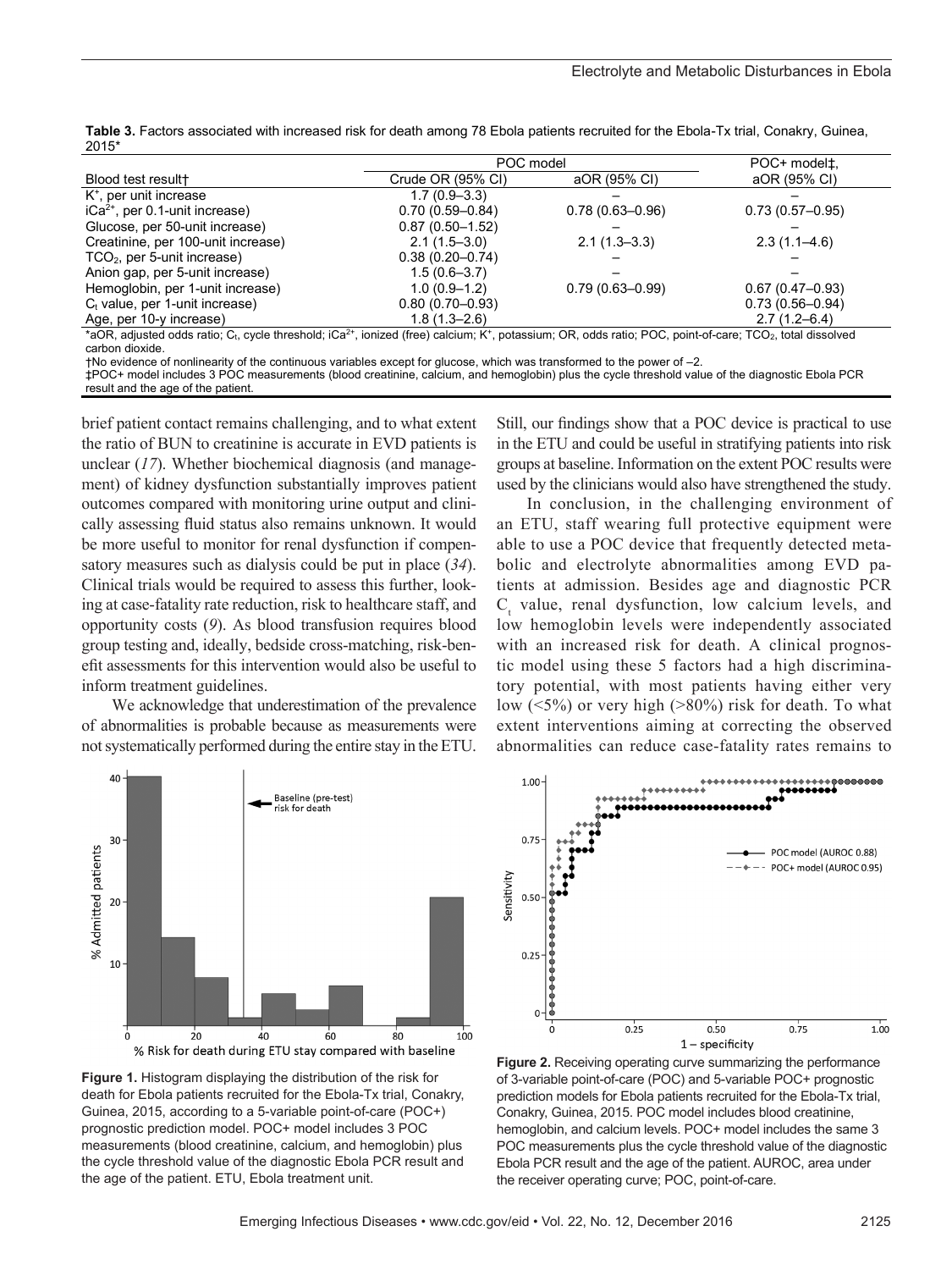| Death risk category (predicted). |                               |                             |                              |
|----------------------------------|-------------------------------|-----------------------------|------------------------------|
| %                                | Total no. patients (column %) | No. deaths observed (row %) | No. deaths predicted (row %) |
| $0 - 4.9$                        | 28 (36.4)                     | 1 (3.6)                     | 0.4(1.5)                     |
| $5.0 - 19.9$                     | 14 (18.2)                     | 1(7.1)                      | 1.7(12.3)                    |
| $20.0 - 49.9$                    | 11(14.3)                      | 4(36.4)                     | 3.7(34.0)                    |
| $50.0 - 79.9$                    | 7(9.1)                        | 4(57.1)                     | 4.4 (63.5%)                  |
| 80.0-100                         | 17(22.1)                      | 17 (100.0)                  | 16.7(98.1)                   |
| $\overline{a}$<br>.              | .<br>$\sim$                   |                             |                              |

**Table 4.** Predicted and observed deaths across risk categories among 77 Ebola patients recruited for the Ebola-Tx trial, according to the POC+ model, Conakry, Guinea, 2015\*†

 $*$ One recruited patient was excluded because of a missing  $C_t$  value.  $C_t$ , cycle threshold; POC, point-of-care. †POC+ model includes 3 POC measurements (blood creatinine, calcium, and hemoglobin) plus the cycle threshold value of the diagnostic Ebola PCR result and the age of the patient.

be assessed. Moreover, risk-benefit assessments that consider the risks to healthcare workers are required to inform treatment guidelines.

#### **Acknowledgments**

The authors would like to thank the Ebola-Tx consortium and all those who have contributed to the implementation of the Ebola-Tx trial, including public health authorities, National Blood Transfusion Centre staff, Ebola treatment center staff, all Médecins sans Frontières staff, laboratory staff, communities, and Ebola survivors. Our gratitude goes to the Clinical Trials Unit of Institute of Tropical Medicine, which supported the implementation of the trial.

The Ebola-Tx project is funded by the European Union's Horizon 2020 program for research and innovation under grant agreement no. 666094. Additional funding is provided by the Department of Economy, Science, and Innovation of the government of Belgium. The mobile plasma unit used in this trial was provided to Guinea by the Bill and Melinda Gates Foundation. M.G.S. is supported by a grant from the National Institute for Health Research Health Protection Research Unit in the Emerging and Zoonotic Infections Department at the University of Liverpool.

Dr. van Griensven acted as coordinating investigator of the Ebola-Tx trial and is currently leading the unit of HIV and Neglected Tropical Diseases at the Institute of Tropical Medicine in Antwerp, Belgium. His primary research interests include leishmaniasis and emerging infectious disease outbreaks.

#### **References**

- 1. World Health Organization. Ebola situation report—30 March 2016 [cited 2016 Jun 1]. http://apps.who.int/ebola/current-situation/ ebola-situation-report-30-march-2016
- 2. van Griensven J, Edwards T, de Lamballerie X, Semple MG, Gallian P, Baize S, et al. Evaluation of convalescent plasma for Ebola virus disease in Guinea. N Engl J Med. 2016;374:33–42. http://dx.doi.org/10.1056/NEJMoa1511812
- 3. Dunning J, Sahr F, Rojek A, Gannon F, Carson G, Idriss B, et al. Experimental treatment of Ebola virus disease with TKM-130803: a single-arm phase 2 clinical trial. PLoS Med. 2016;13:e1001997. http://dx.doi.org/10.1371/journal.pmed.1001997
- 4. Sissoko D, Laouenan C, Folkesson E, M'Lebing AB, Beavogui AH, Baize S, et al. Experimental treatment with favipiravir for Ebola Virus Disease (the JIKI trial): a historically controlled, single-arm

proof-of-concept trial in Guinea. PLoS Med. 2016;13:e1001967. http://dx.doi.org/10.1371/journal.pmed.1001967

- 5. Fletcher TE, Fowler RA, Beeching NJ. Understanding organ dysfunction in Ebola virus disease. Intensive Care Med. 2014;40:1936–9. http://dx.doi.org/10.1007/s00134-014-3515-1
- 6. Fowler RA, Fletcher T, Fischer WA II, Lamontagne F, Jacob S, Brett-Major D, et al. Caring for critically ill patients with Ebola virus disease. Perspectives from West Africa. Am J Respir Crit Care Med. 2014;190:733–7.
- 7. Lamontagne F, Clément C, Fletcher T, Jacob ST, Fischer WA II, Fowler RA. Doing today's work superbly well—treating Ebola with current tools. N Engl J Med. 2014;371:1565–6. http://dx.doi.org/10.1056/NEJMp1411310
- 8. Wong KK, Perdue CL, Malia J, Kenney JL, Peng S, Gwathney JK, et al. Supportive care of the first 2 Ebola virus disease patients at the Monrovia Medical Unit. Clin Infect Dis. 2015;61:e47–51. http://dx.doi.org/10.1093/cid/civ420
- 9. West TE, von Saint André-von Arnim A. Clinical presentation and management of severe Ebola virus disease. Ann Am Thorac Soc. 2014;11:1341–50. http://dx.doi.org/10.1513/AnnalsATS.201410- 481PS
- 10. Chertow DS, Kleine C, Edwards JK, Scaini R, Giuliani R, Sprecher A. Ebola virus disease in West Africa—clinical manifestations and management. N Engl J Med. 2014;371:2054–7. http://dx.doi.org/10.1056/NEJMp1413084
- 11. Hunt L, Lee JS. Empiric intravenous fluid and electrolyte therapy in patients with Ebola virus disease. Trop Doct. 2016;46:148–50. http://dx.doi.org/10.1177/0049475516644883
- 12. Palich R, Gala JL, Petitjean F, Shepherd S, Peyrouset O, Abdoul BM, et al. A 6-year-old child with severe Ebola virus disease: laboratory-guided clinical care in an Ebola treatment center in Guinea. PLoS Negl Trop Dis. 2016;10:e0004393. http://dx.doi.org/10.1371/journal.pntd.0004393
- 13. Clay KA, Johnston AM, Moore A, O'Shea MK. Targeted electrolyte replacement in patients with Ebola virus disease. Clin Infect Dis. 2015;61:1030–1. http://dx.doi.org/10.1093/cid/civ435
- 14. Uyeki TM, Mehta AK, Davey RT Jr, Liddell AM, Wolf T, Vetter P, et al. Clinical management of Ebola virus disease in the United States and Europe. N Engl J Med. 2016;374:636–46. http://dx.doi.org/10.1056/NEJMoa1504874
- 15. Kok J, Sintchenko V, Dwyer DE, Chen SC. Laboratory preparedness for Ebolavirus disease [editorial]. Pathology. 2015;47:397–9. http://dx.doi.org/10.1097/PAT.0000000000000290
- 16. Hunt L, Knott V. Serious and common sequelae after Ebola virus infection. Lancet Infect Dis. 2016;16:270–1. http://dx.doi.org/10.1016/S1473-3099(15)00546-0
- 17. Rollin PE, Bausch DG, Sanchez A. Blood chemistry measurements and D-dimer levels associated with fatal and nonfatal outcomes in humans infected with Sudan Ebola virus. J Infect Dis. 2007;196(Suppl 2):S364–71. http://dx.doi.org/10.1086/520613
- 18. Lyon GM, Mehta AK, Varkey JB, Brantly K, Plyler L, McElroy AK, et al. Clinical care of two patients with Ebola virus disease in the